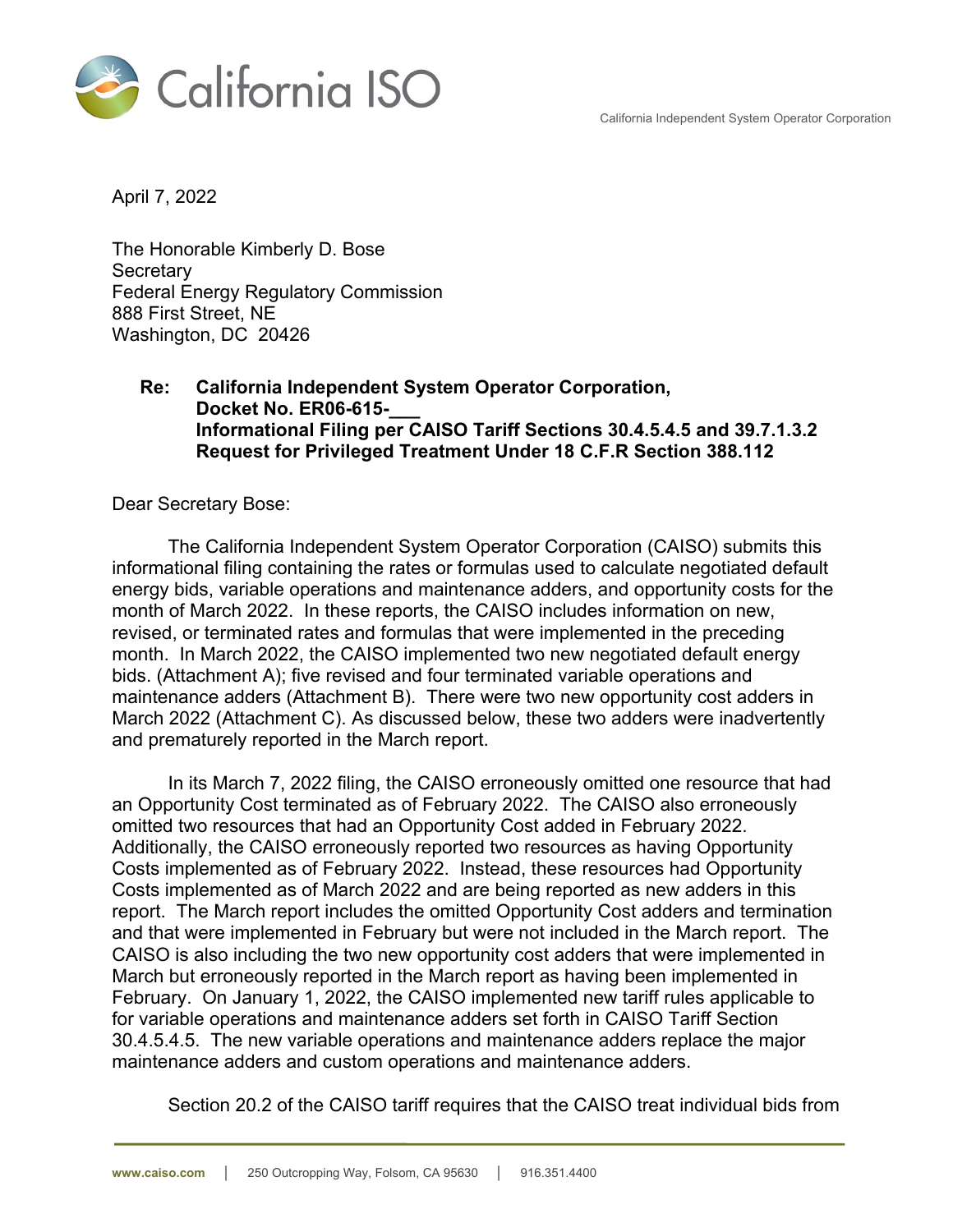The Honorable Kimberly D. Bose April 7, 2022 Page 2

scheduling coordinators as confidential. Negotiated default energy bids and start-up and minimum load costs, which include variable operations and maintenance adders, are components of bids. Accordingly, pursuant to section 20.2 of the CAISO tariff, the CAISO has labeled the documents included with this filing as confidential. In addition, the documents contain proprietary information regarding specific generating units, such as unit efficiency factors, scaling factors, and operation and maintenance costs. For these reasons, the Commission should accord these attachments privileged treatment pursuant to Section 388.112 of the Commission's regulations.

Please contact the undersigned if you have any questions or concerns regarding the foregoing.

Respectfully submitted,

## **By:** */s/ Sidney Mannheim*

Roger E. Collanton General Counsel Sidney Mannheim Assistant General Counsel California Independent System Operator Corporation 250 Outcropping Way Folsom, CA 95630 Tel: (916) 351-4400 Fax: (916) 608-7222 smannheim@caiso.com

Attorneys for the California Independent System Operator Corporation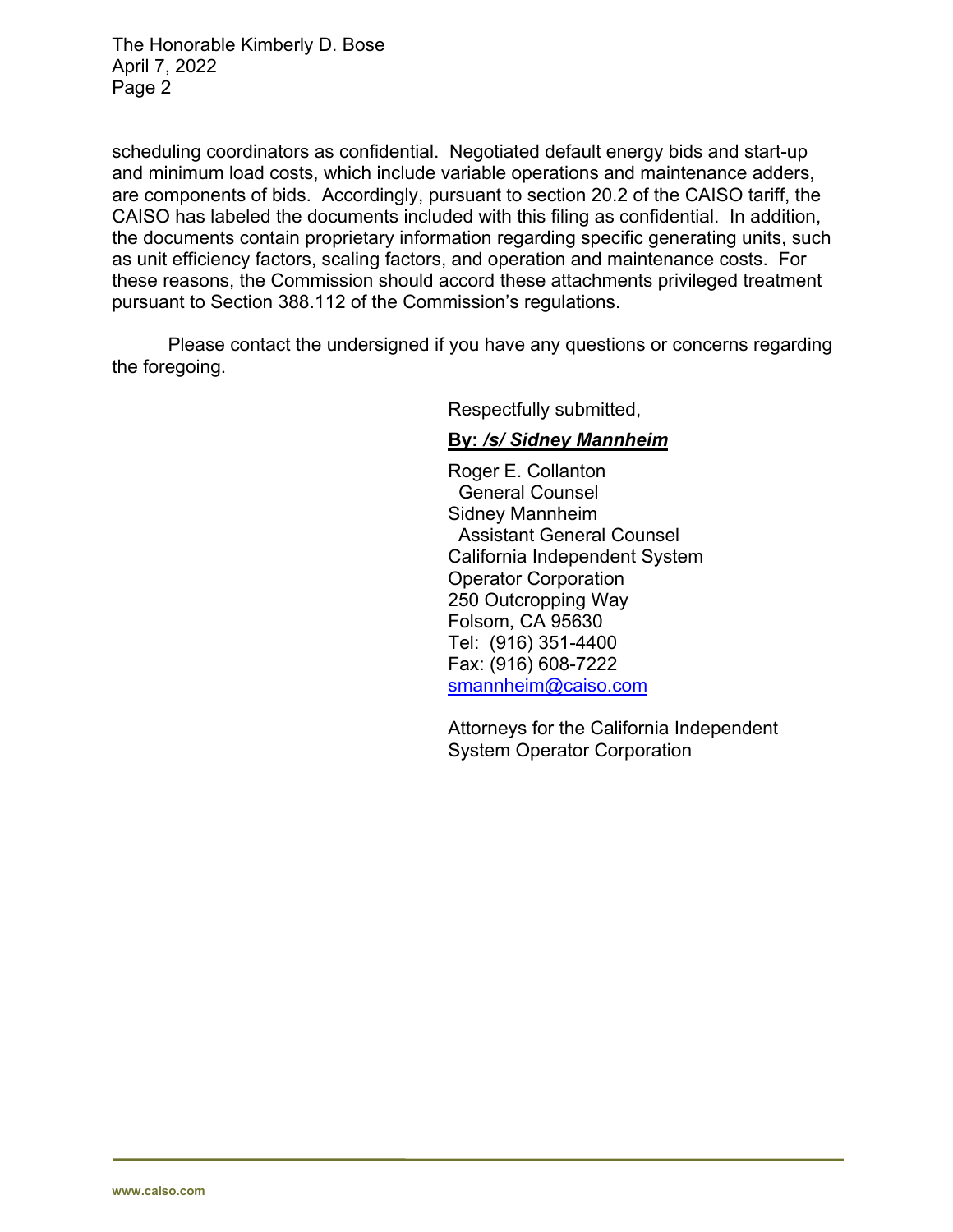**Informational Filing Pursuant to CAISO Tariff Section 39.7.1.3.2** 

**April 7, 2022** 

**California Independent System Operator Corporation** 

**Attachment A**  *Confidential Negotiated Default Energy Bids Information* 

**[ATTACHMENT CONSISTS OF PRIVILEGED MATERIAL REDACTED PURSUANT TO 18 C.F.R. § 388.112]**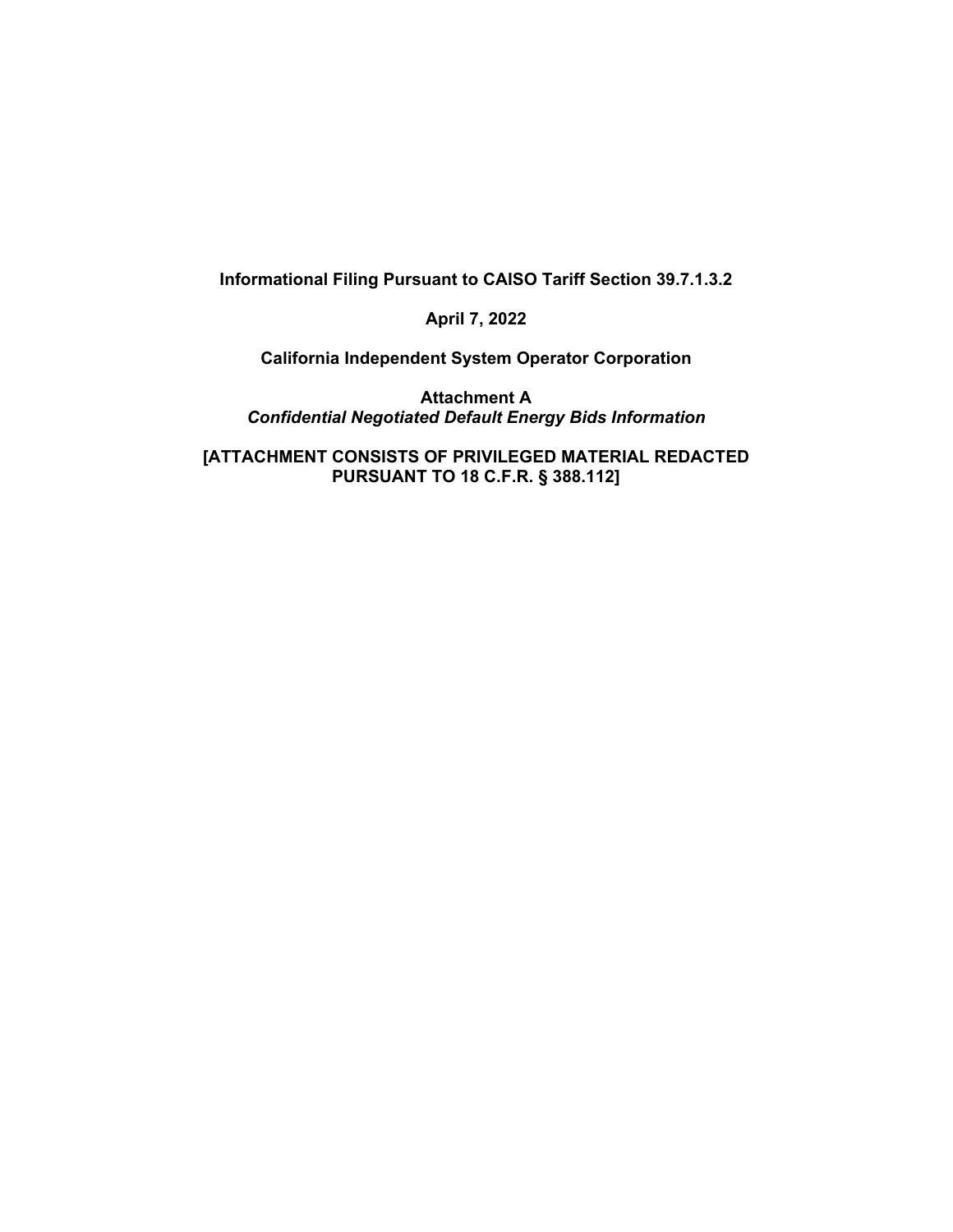#### **Informational Filing Pursuant to CAISO Tariff Section 39.7.1.3.2**

#### **April 7, 2022**

**California Independent System Operator Corporation** 

**Attachment B**  *Confidential Variable Operations and Maintenance Adders Information* 

**[ATTACHMENT CONSISTS OF PRIVILEGED MATERIAL REDACTED PURSUANT TO 18 C.F.R. § 388.112]**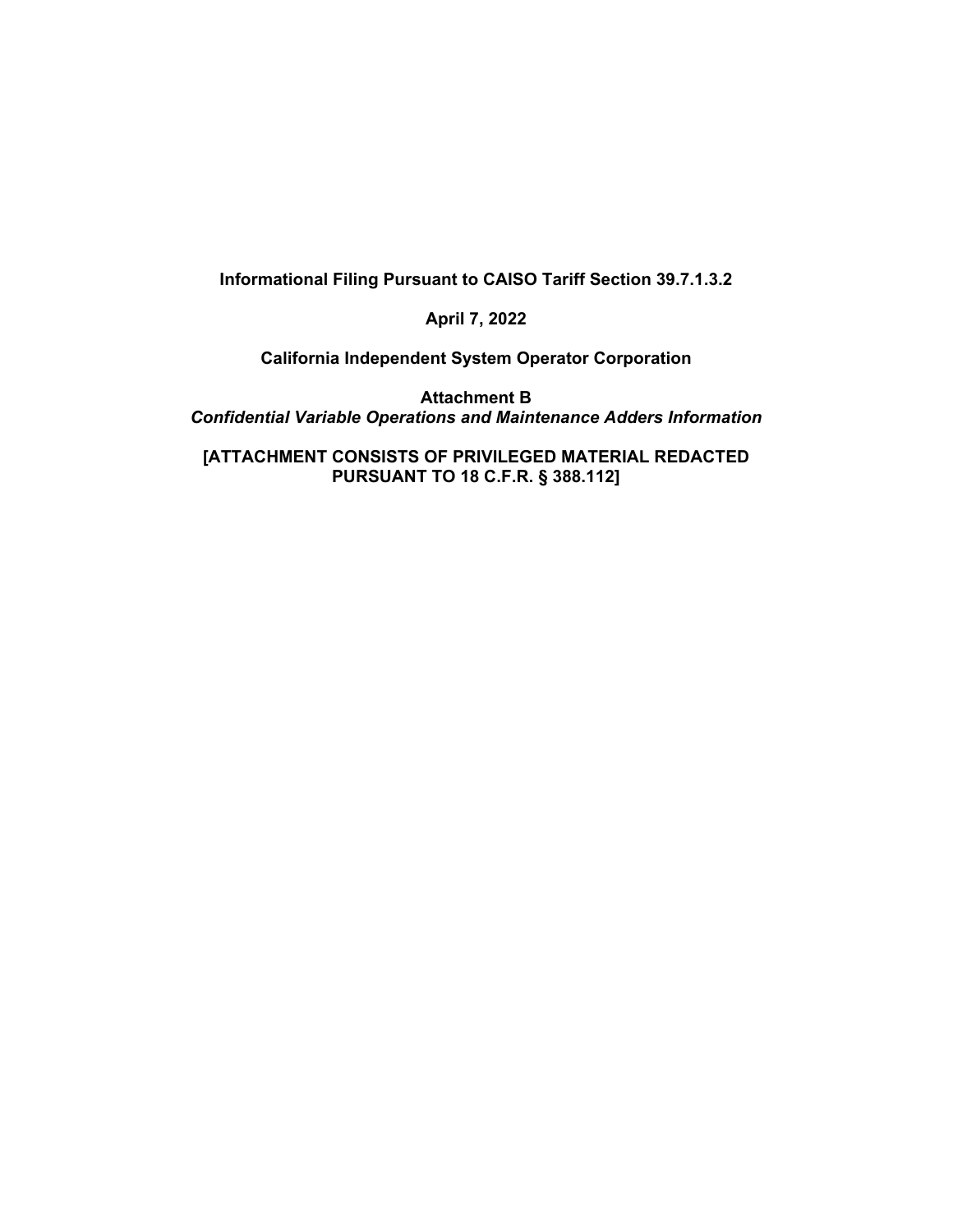**Informational Filing Pursuant to CAISO Tariff Section 39.7.1.3.2** 

**April 7, 2022** 

**California Independent System Operator Corporation** 

**Attachment C**  *Confidential Opportunity Cost Adders Information* 

**[ATTACHMENT CONSISTS OF PRIVILEGED MATERIAL REDACTED PURSUANT TO 18 C.F.R. § 388.112]**